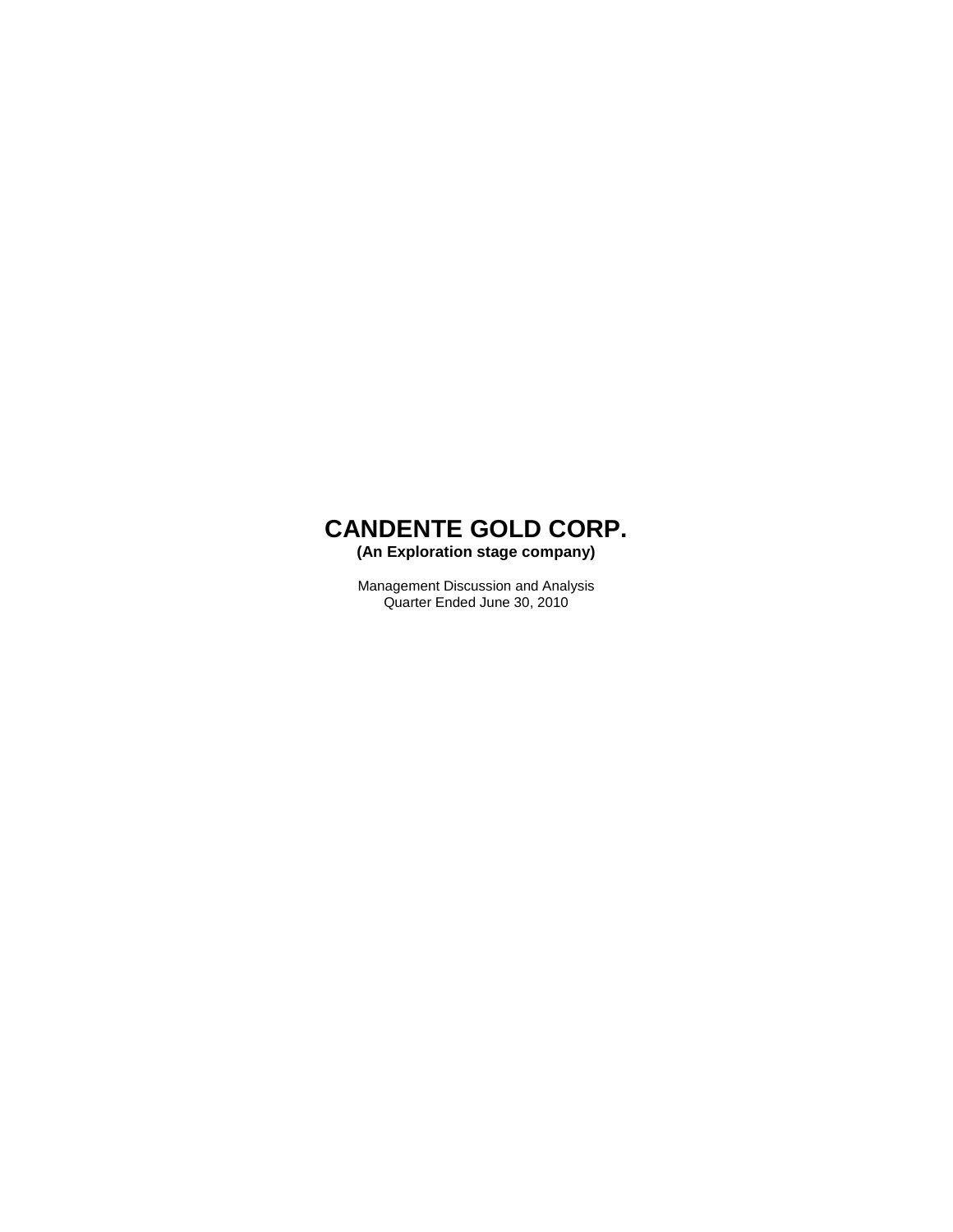Management's Discussion and Analysis Quarter Ended June 30, 2010 (Expressed in U.S. Dollars, Unless Otherwise Noted)

#### **INTRODUCTION**

The following Management Discussion and Analysis ("MD&A") for Candente Gold Corp. ("Candente Gold") and its subsidiary companies (collectively, the "Company") is prepared as of August 11, 2010 and should be read in conjunction with the Company's unaudited consolidated financial statements and the notes thereto for the quarter ended June 30, 2010 ("Q1-2011") and the audited consolidated financial statements and the notes thereto for the period from incorporation to March 31, 2010, which were prepared in accordance with generally accepted accounting principles ("GAAP") in Canada.

All the financial information presented in this document is expressed in U.S. dollars, unless otherwise noted.

Candente Gold's common shares are listed on the Toronto Stock Exchange ("TSX") under the trading symbol "CDG".

Additional information on the Company can be found in the Company's Annual Information Form ("AIF"), filed with the Canadian regulators and available on SEDAR at www.sedar.com.

#### **DESCRIPTION OF BUSINESS**

Candente Gold is a Vancouver, Canada, based mineral exploration company which has an interest in the El Oro project in Mexico ("El Oro") and in various gold-silver properties in Peru. The Company conducts its operations through wholly-owned subsidiaries.

The Company is in the exploration stage and there can be no assurance that commercially viable ore deposits may exist on any of its properties until the Company completes further exploration work and comprehensive economic evaluation based upon that work.

The El Oro project is the Company's highest priority project.

#### **CORPORATE DEVELOPMENTS**

On April 24, 2009, Candente Copper Corp. ("Candente Copper", formerly Candente Resource Corp.) and Canaco Resources Inc. ("Canaco") created Candente Gold.

On April 30, 2009, Candente Copper and Canaco completed the transfer to Candente Gold of their respective 50% interests in Minera CCM, S.A. de C.V. ("CCM"), the Mexican company that holds an option on El Oro (the "Option"). As consideration for the transfer of the El Oro interests, Candente Gold issued 5 million common shares and a promissory note to each of Candente Copper and Canaco. Each promissory note has a principal amount of Cdn\$1,300,000 (\$1,239,157 at December 31, 2009), payable in cash or convertible into units of Candente Gold, based on the same terms and conditions as the private placement financing Candente Gold completed in the quarter ended December 31, 2009. On December 31, 2009, Candente Copper converted its \$1,300,000 promissory note into 3,250,000 shares and 1,625,000 warrants of the Company. The warrants have an exercise price of Cdn\$0.60 per common share to January 4, 2012. Canaco advised the Company that it would not convert its promissory note and the Company paid Cdn\$350,000 of the principal on June 30, 2010. The Cdn\$950,000 that remains outstanding is due to be paid by the Company on or before April 30, 2011.

In addition, on December 17, 2009, Candente Copper transferred its Peruvian gold-silver properties (the "Properties") to Candente Gold and on January 6, 2010, the Company issued 13,500,000 common shares to Candente Copper in return for the transfer of the Properties. Other consideration for the exchange of the Properties included the granting by the Company of a copper net smelter return royalty to Candente Copper. In addition, Candente Gold agreed to issue to Candente Copper an additional 10,000,000 of its common shares once a minimum of US\$5 million has been spent cumulatively by Candente Gold on the Properties. The Company accounted for the consideration in respect of the 13,500,000 Candente Gold shares at a value of \$4,422,011, comprised of the Candente Copper carrying cost of \$4,663,251 less \$241,240 due in cash to Candente Copper in respect of annual license costs paid for the Properties in 2009 by Candente Copper.

Pursuant to TSX policy, on January 6, 2010 the Company was deemed to have issued 872,890 Company warrants ("Company Deemed Warrants") to warrant holders of Candente Copper on the basis of one Company warrant for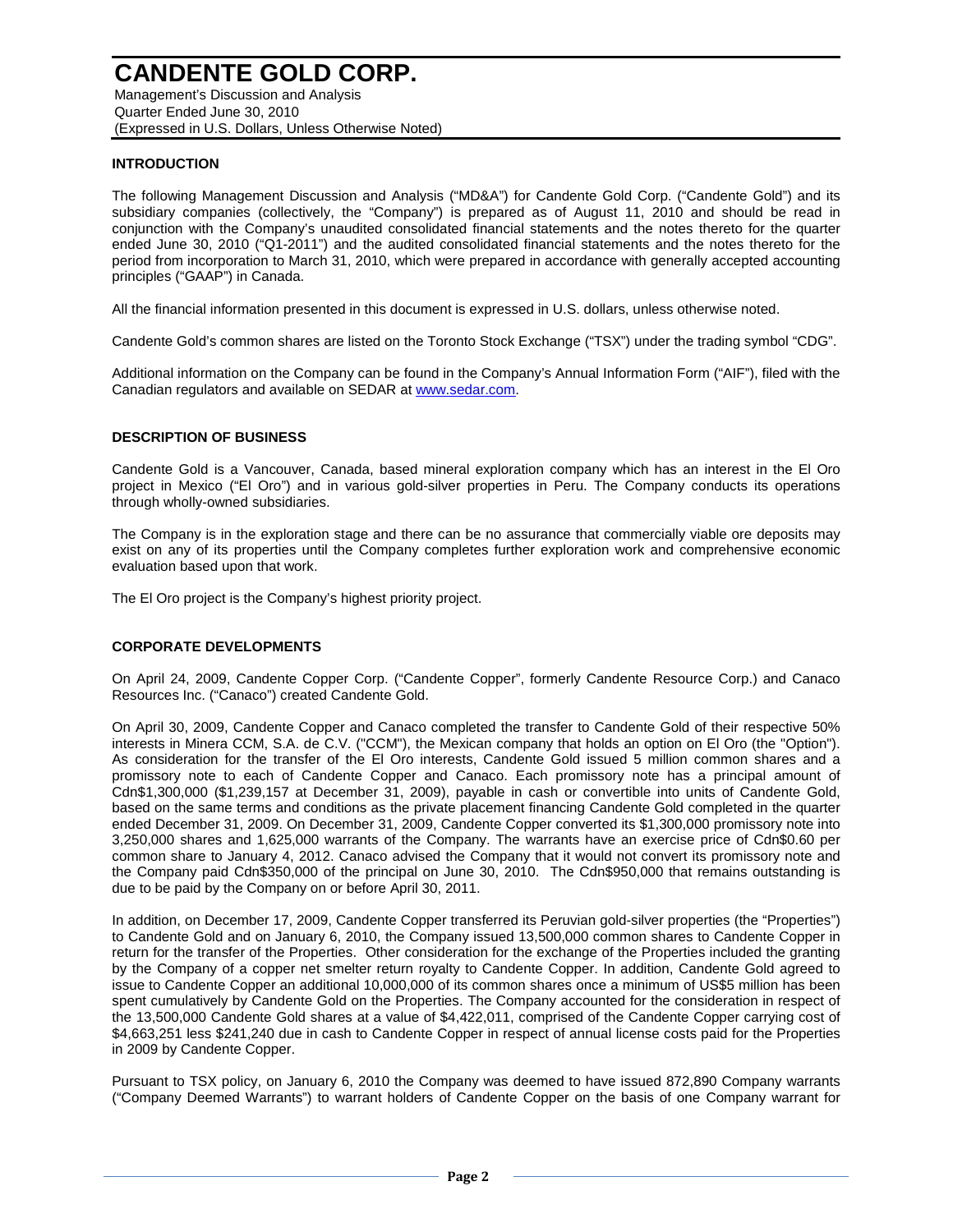Management's Discussion and Analysis Quarter Ended June 30, 2010 (Expressed in U.S. Dollars, Unless Otherwise Noted)

every five warrants in Candente Copper outstanding at that date. The 4,364,450 Candente Copper warrants then outstanding (the "Copper Warrants") had exercises prices ranging from Cdn\$1.75 to Cdn\$2.00. All of the Copper Warrants and Company Deemed Warrants expired unexercised on June 26, 2010.

Also pursuant to TSX policy, on January 6, 2010 the Company was deemed to have issued 1,638,350 Company options ("Company Deemed Options") to option holders of Candente Copper on the basis of one Company option for every five options in Candente Copper outstanding at that date. The 8,191,750 Candente Copper options then outstanding (the "Copper Options") have exercise prices ranging from Cdn\$0.42 to Cdn\$1.40 and expiry dates from January 3, 2011 to November 24, 2014. A total of 2,373,000 of the Copper Options and 474,600 of the Company Deemed Options were forfeited in the quarter ended March 31, 2010. The Company will receive or has received 24.06% of the exercise price on the exercise of the Copper Options, based on a predetermined formula that considered the weighted average prices of Candente Copper and Candente Gold on the first five days of Candente Gold's trading on the TSX.

During the quarter ended December 31, 2009, the Company completed a private placement (the "Private Placement") for gross proceeds of \$8,508,378 (Cdn\$9,028,130) from the sale of units ("Units") consisting of one Company common share and one half-warrant ("Warrants). Pursuant to the Private Placement, the Company issued a total of 22,570,327 common shares and certificates representing 11,285,162 Warrants. Each full Warrant is exercisable at a price of Cdn\$0.60 per common share until January 4, 2012. The Warrants were valued by the Company at \$1,624,195. The Company also paid to agents assisting in the Private Placement a total of \$298,528 (Cdn\$313,186) in cash commissions and issued to the agents 735,345 warrants ("Agents' Warrants"). The cash commissions and Agents' Warrants equal 6.5% of the aggregate number of Units sold by the agents pursuant to the Private Placement. Each of the Agents' Warrants is exercisable for a period of 24 months to purchase one additional common share of the Company at a price of Cdn\$0.60 per share. The Agents' Warrants issued as finders' fees were valued by the Company at \$105,834.

The Company posted a loss in Q1-2011 of \$1,478,828, comprised of exploration expenses of \$645,280 and general and administrative expenses of \$833,548. The most significant general and administrative expense was \$429,339 for stock-based compensation expense (a non-cash expense), for options vested in the quarter. Most of the exploration expenses were incurred in the El Oro project.

Loss per share in the quarter ended June 30, 2010 was \$0.03.

#### **CANDENTE GOLD EXPLORATION PROJECTS**

#### **EL ORO**

El Oro is located in central Mexico, and includes historic mines which are past producers of gold and silver. On May 5, 2006, CCM, Candente Copper and Canaco entered into a letter agreement (the "2006 Agreement") with Luismin, S.A. de C.V. ("Luismin") and Desarrollos Mineros San Luis, S.A. de C.V. ("Desarrollos"), subsidiaries of Goldcorp Inc., that provided CCM with an option (the "Option") to acquire up to a 70% undivided interest in El Oro, subject to a 40% back-in right, in 24 mining concessions comprising approximately 14,950 hectares located in the states of Mexico and Michoacan, Mexico. Certain exploration and mining concessions included in El Oro are subject to net smelter returns royalties. The Option is comprised of an option to initially acquire 50% of El Oro (the "First Option") and then a further 20% (the "Second Option"), and both the issue of shares and the completion of certain levels of exploration expenditures on El Oro are required to exercise the Option.

A total of \$1,700,000 in exploration expenditures had been made on El Oro by November 30, 2008, and on or before November 30, 2008 Candente Copper and Canaco issued to Luismin a total of 125,000 shares in each of their respective registered capital, all as required by the 2006 Agreement as part of the consideration for the exercise of the First Option.

In two separate letter agreements dated February 2, 2009 (the "February 2009 Agreement") and September 30, 2009 (the "September 2009 Agreement"), the parties agreed to certain amendments to the 2006 Agreement. The most significant change was the removal of the back-in right on the historic mining area which covers all known gold and silver bearing veins. In accordance with the terms of the 2006 Agreement, as amended, each of Candente Copper and Canaco committed to issue to Luismin 125,000 common shares in their respective share capital on or before November 30, 2009 (completed), and agreed that in order to exercise the First Option the Company would: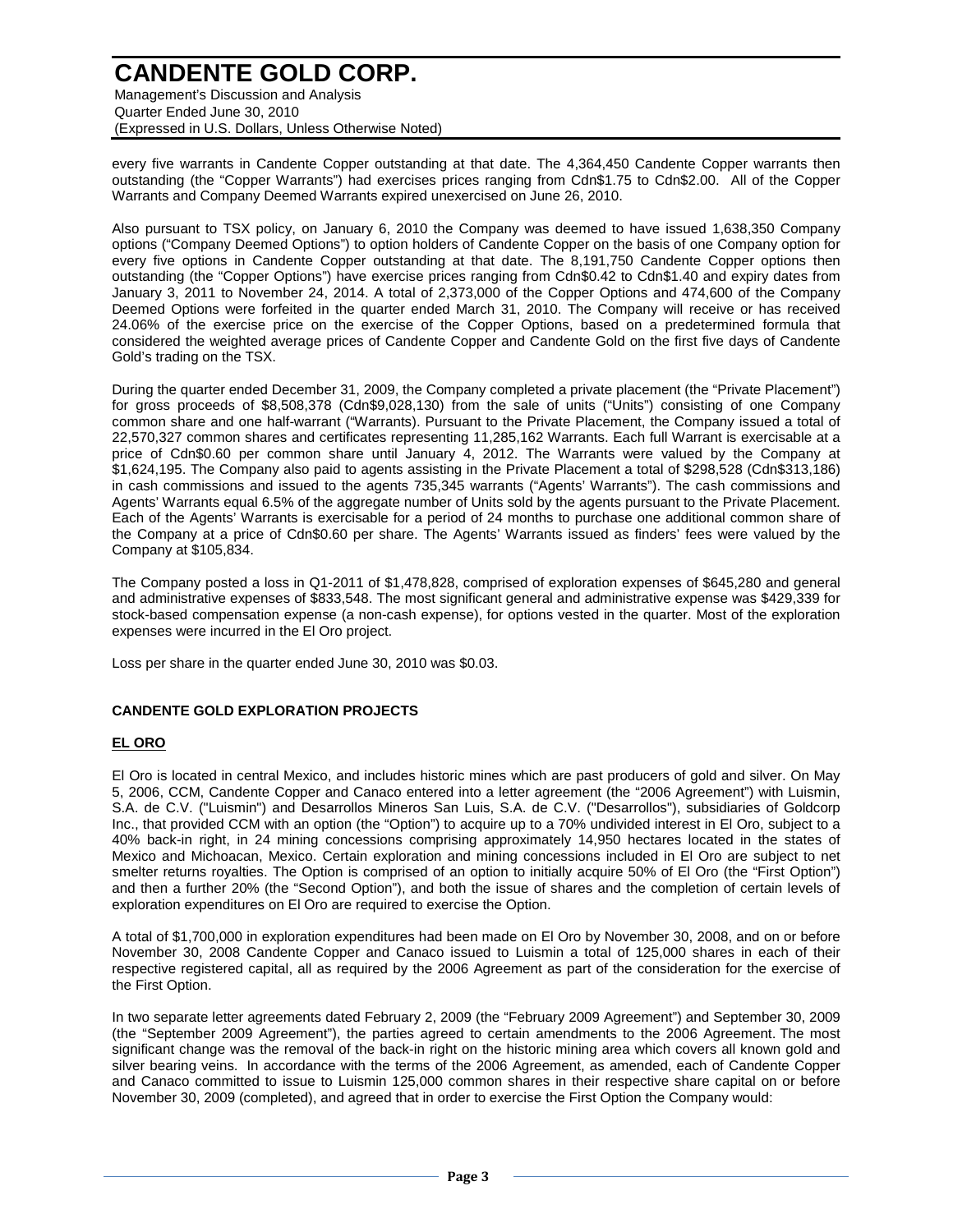Management's Discussion and Analysis Quarter Ended June 30, 2010 (Expressed in U.S. Dollars, Unless Otherwise Noted)

- Commit to issue to Luismin 250,000 Candente Gold shares on or before November 30, 2009 and 250,000 Candente Gold shares on or before May 30, 2010 (both completed);
- Be required to issue to Luismin 250,000 Candente Gold shares on or before November 30, 2010 and 250,000 Candente Gold shares on or before November 30, 2011;
- Commit to cumulative exploration expenditures totaling \$2,500,000 to be completed on or before May 30, 2010 (completed);
- Be required to make an additional \$2,500,000 in exploration expenditures on or before November 30, 2011;

The 2006 Agreement, as amended, now provides that should the Company exercise the Second Option. the Company would be:

- Required to issue to Luismin 500,000 Candente Gold shares on or before November 30, 2012 and 500,000 Candente Gold shares on or before November 30, 2013; and
- Required to make an additional \$2,500,000 in exploration expenditures on or before November 30, 2012 and an additional \$2,500,000 in exploration expenditures on or before November 30, 2013.

El Oro is a district scale gold project encompassing one of the largest and most prolific high grade gold dominant epithermal vein systems in Mexico. The El Oro district includes over 50 known veins, but the bulk of the historic district production is reported to be 6.4 million ounces of gold and 74 million ounces of silver from just two of these veins. The San Rafael vein alone is reported to have produced over 4 million ounces of gold and 44 million ounces of silver over an average of only 200 metres ("m") vertical and a 2.4 km strike length. The San Rafael vein system is analogous to other epithermal vein systems mined in Mexico such as the Fresnillo, Guanajuato, and Pinos Altos mines where gold and silver occurs over 600 to 1200 m vertically. Mine grades in the San Rafael vein are reported to have averaged 10 to 12 g/t gold and 120 to 160 g/t silver and reached as high as 50 g/t gold and 500 g/t silver.

In February 2010, Candente Gold began exploration activity on the El Oro site. The current exploration program includes underground drifting and drilling in the San Rafael vein system, surface drilling in the Oriente Area, and regional exploration of the entire district including systematic exploration of all known veins.

In the San Rafael vein system, drilling from underground is targeting both extensions to the high-grade bonanza zones at depth and the Remnant Resource (Historic and non-43-101 compliant) previously estimated by Luismin. The San Juan adit is being used to access the San Rafael vein, and rehabilitation required to make it safe was minimal. During the rehabilitation of the San Juan adit, mapping and sampling of the adit was completed with sampling of zones of alteration along the main drift as well as the Calera vein stope and backfill material removed from the San Juan (75 level) and upper 72 level. Sampling of the San Rafael vein in the sub-level in the Consuelo adit was also completed. Assays are pending.

The first stage of underground drilling comprises short holes in the footwall to the vein to evaluate the Remnant Resource above the water level in this portion of the vein. Following this first stage of drilling, work will be carried out to continue the tunnel through the vein into the hanging wall to enable deeper drilling of the San Rafael vein below historic workings. As of August 5, 2010 a total of 10 holes were drilled in a fan array in the footwall to the San Rafael vein system and were two fold in approach a) For engineering and mine planning purposes; and b) to define geology and grade of the remnant resource above the San Juan level. Assays for these drill holes are also pending.

The surface drilling program began on 17th April in the Zona Oriente region where the combination of geophysical, geochemical as well as alteration and anomalous values in outcrop (Andrea vein) have highlighted a series of structures that may represent veins or mineralized structures at depth.

The exploration approach was to test both the Andrea structure exposed in a creek bed as well as geophysical NSAMT targets identified by the survey completed in 2007. Borehole ZO10-01 was drilled at -65° and in tersected the Andrea structure at 180m (120m vertically below surface) and the NSAMT structure at a down-hole depth of 325 m (250 m vertically) the hole was completed to a depth of 405 m. Borehole ZO10-02 drilled at -70° inter sected the Andrea structure at 275 m down hole depth (250 m vertical depth) and the NSAMT structure at 625 m (550 m vertical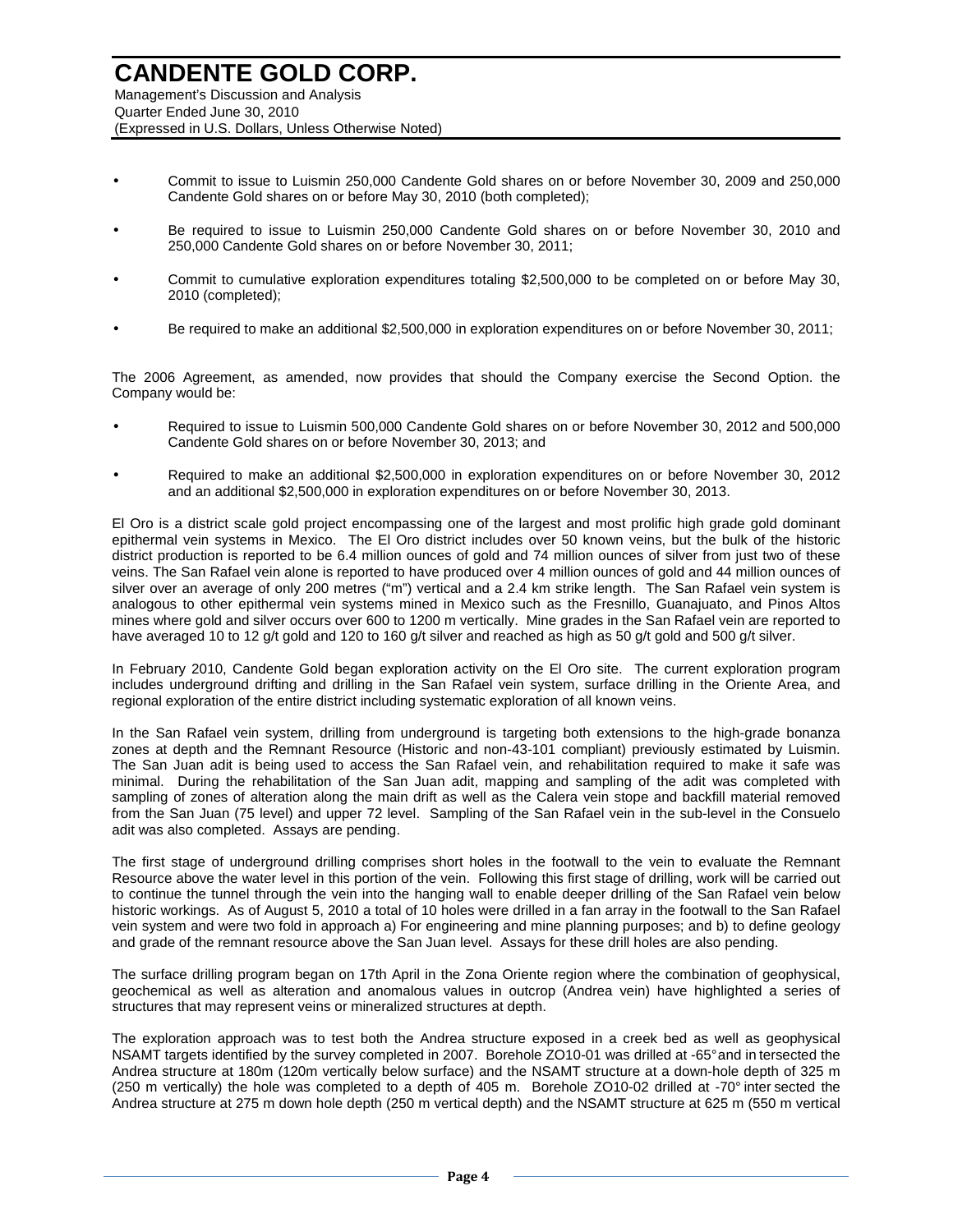Management's Discussion and Analysis Quarter Ended June 30, 2010 (Expressed in U.S. Dollars, Unless Otherwise Noted)

depth). The hole was completed to a final depth of 670 m. Borehole ZO10-03 drilled at -70° reached a depth of 220 m before it was abandoned due to poor ground conditions as the hole continually collapsed and no advance was possible. Borehole ZO10-04 was therefore stepped back from the same platform and is currently at a depth of 756 m. A structure interpreted as the NSAMT feature was intersected at a down hole depth of 400 m with the Andrea structure anticipated at approximately 775 m down-hole depth or 700 m vertically below surface. Assays are pending for the holes drilled to date. The geology of holes ZO10-01 to 04 will be sent off to Zonge Engineering (the geophysical contractor) for further re-interpretation of the data in light of the geological information gained during this initial drilling phase. The results obtained from borehole ZO10-04 and the re-interpretation of the NSAMT by Zonge Engineering will determine whether further drilling will be conducted on the Andrea/NSAMT structures.

Following the completion of borehole ZO10-04, the rig will be moved to the south-west of the Zona Oriente region to drill the Veta Oriente target. This is also a coincident geochemical/geophysical target with evidence of an old shaft and vein at surface. This area was sampled by Luismin in 1987 when 22 grab samples were collected in the area of the old shaft of which 14 samples reported values >0.50g/t Au, the best value being 2.35 g/t Au + 31.0 g/t Ag over 1.00m. These samples also showed anomalous values in As (280ppm), Sb (412ppm) and Cu (184ppm).

#### **Regional Exploration**

Mapping/re-sampling and a total re-evaluation of the Cortaduras area within the western portion of the license area within the Tlalpujahua Mining District are currently underway. The area contains quartz stockwork and larger veins. This area has previously been assessed for its low-grade bulk tonnage potential and a review of the historic database indicates that Luismin's bore holes intersected grades of m 0.23 g/t Au + 200.00 g/t Ag over 13.45 m in hole #1. The current target is a low sulphidation epithermal vein system like the other well mineralized veins in the El Oro District. Re-sampling and mapping of the surface geology/trenches and underground adits have been completed, and once results have been received a report with recommendations will be forwarded to the Company.

Mark Pryor, Pr.Sci.Nat., Vice President Exploration, Sean Waller, P.Eng., Vice President and Joanne C. Freeze, P.Geo., President and CEO, are the qualified persons responsible for the review of El Oro technical information.

#### **PERUVIAN GOLD-SILVER PROPERTIES**

The main Peruvian gold-silver properties transferred from Candente Copper are listed below. The following disclosure has been prepared by or under the supervision of Sean I. Waller, Vice President of the Company and Joanne C. Freeze, President, CEO and director of the Company, both of whom are qualified persons for the purposes of NI-43- 101. All of these properties are 100% owned by the Company and are without reserves. Candente Gold's current operations on these properties consist of an exploratory search for mineable deposits of minerals, and previous work completed by Candente Copper on these properties was exploratory in nature.

#### **Tres Marias**

Both the Tres Marias and the Fredito properties occur within the Puno epithermal gold-silver belt that hosts the Aruntani deposit owned by Aruntani SAC, Arasi (La Rescatada) high sulphidation gold deposits; the Corani and Santa Ana silver deposits both owned by Bear Creek Mines, and two new discoveries by Buenaventura/Goldfields, Chucapara and Canahuire, which host both high and low sulphidation mineralization.

The Tres Marias project hosts a low sulphidation vein (Pataqueña) with high grade silver mineralization which was previously exploited however no records have been found. Exploitation does not appear to be extensive and there is potential for extending the mineralized vein to depth and along strike. Anomalous gold in soils indicates the potential for the discovery of a new gold-silver vein or bulk tonnage deposits which could be high sulphidation in nature.

The Pataqueña vein system is ready for drill testing but prior to drilling it is recommended that the area of the vein system be covered by a Natural Source Audio Magnetic Telluric survey (NSAMT) which could assist in better definition of the known veins/structures and also possibly locate other hidden structures with veins. Detailed mapping and rock and soil geochemical sampling is recommended on the Soracha and San Francisco zones to define drill targets.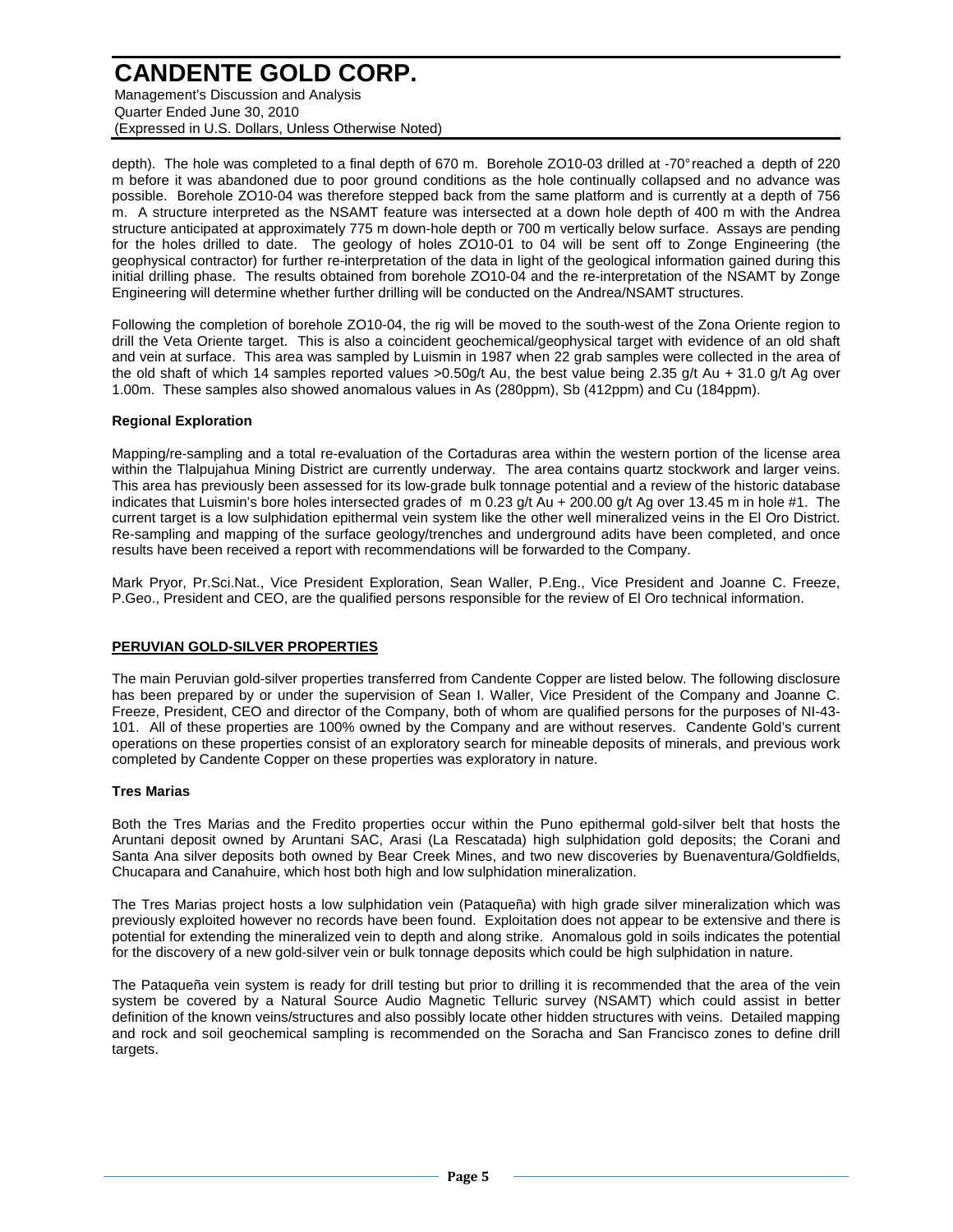Management's Discussion and Analysis Quarter Ended June 30, 2010 (Expressed in U.S. Dollars, Unless Otherwise Noted)

#### **Fredito**

The property covers a large geophysical target partially overlying a gold-silver-bearing zone of high sulphidation alteration, proximal to a gold-silver-lead-zinc-bearing low sulphidation vein system exploited sporadically since colonial times.

#### **Lunahuana**

Lunahuana is a 5,387 hectare property located in central Peru. The Lunahuana property hosts both gold and copper mineralization in veins, disseminations and mantos. This mineralization is believed to be analogous to IOCG deposits. The property was acquired from Britannia Mines and was formerly known as the Columbia property.

#### **Oro Queropalca**

The Oro Queropalca property hosts abundant vein and disseminated gold-silver mineralization in surface showings that gave highly anomalous gold and silver assays. The property has potential to host epithermal gold-silver deposits and mantos style silver-lead-zinc deposits.

#### **Alto Dorado/Toril**

Alto Dorado is a 9,400 hectare exploration stage gold project located in the Department of La Libertad in northern Peru. The Company's interest in the Alto Dorado property is based on earlier exploration work by Candente Copper. Both porphyry and high sulphidation styles of mineralization are evident on the property.

#### **The Brujas-Picota Project**

The property covers extensive areas of argillic, phyllic, advanced argillic (dickite, alunite, pyrophyllite), silicification (locally vuggy to grey silica) alteration with gold-silver-bearing veins, breccias and structures. The project has potential to host high sulphidation type gold-silver deposits within large areas of vuggy silica and advanced argillic alteration with gold-silver-bearing veins, breccias and structures. The exploration targets include six zones with goldsilver bearing veins, breccias and structures and areas between the six zones which have had little exploration. The property has only had very preliminary exploration.

The property lies just northeast of Buenaventura's La Zanja high sulphidation gold deposit and 12 km west of the Tantahuatay porphyry gold deposit owned by Grupo Mexico and Buenaventura.

#### **Las Brujas Claims**

This property hosts high sulphidation style granular and vuggy silica which is mineralized with gold and has anomalous levels of other elements typical of high sulphidation deposits. Rock chip samples returned anomalous values of gold (up to 1.57gpt over 10 meters), antimony (up to 570ppm), arsenic (up to 3,680ppm), barium (up to 1,860ppm), silver (up to 22.4gpt), mercury (>100,000ppb), as well as elevated copper (up to 681ppm), lead (up to 836ppm) and zinc (up to 1,135ppm).

#### **Las Sorpresas**

Las Sorpresas is an exploration stage epithermal high sulphidation gold-silver project located southeast of the Yanacocha district in northern Peru. Candente Copper's interest in the Las Sorpresas property stemmed from earlier exploration work, as described below, that was done in the area.

#### **El Tigre**

The El Tigre property covers an area with potential to host epithermal low sulphidation quartz vein and/or bulk tonnage gold deposits marginal to large diatreme breccias with abundant fragments containing gold-bearing quartz veins and quartz stockwork.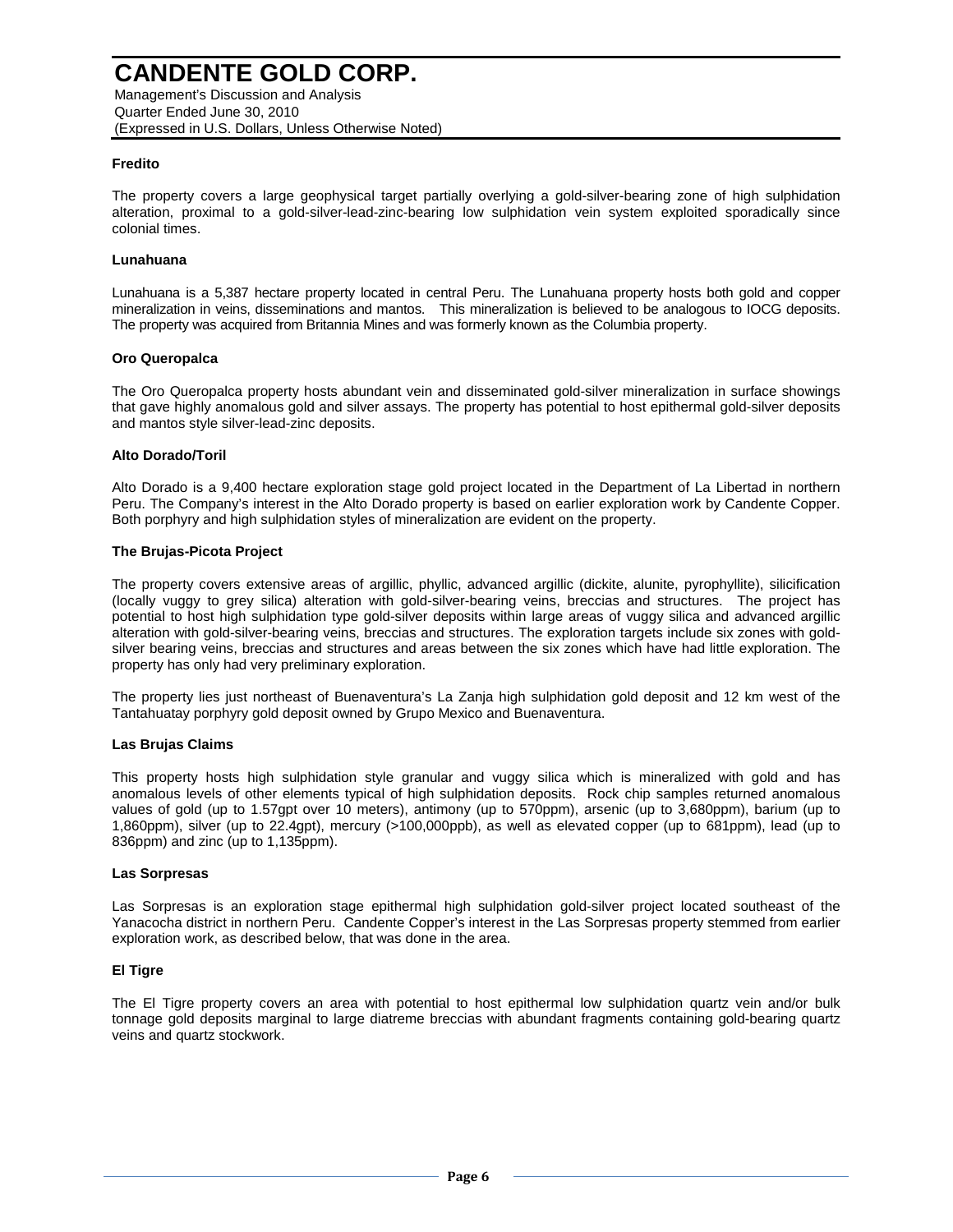### **CANDENTE GOLD CORP.** Management's Discussion and Analysis

Quarter Ended June 30, 2010 (Expressed in U.S. Dollars, Unless Otherwise Noted)

#### **RESULTS OF OPERATIONS**

During Q1-2011 the Company posted a loss of \$1,478,828 compared to a loss of \$327,124 in the quarter ended June 30, 2009 ("Q1-2010"). The Company is in the exploration stage, with no significant sources of revenue. Expenses are significantly higher than in the comparative quarter as the Company commenced in Q1-2011 an active exploration program that was pending completion of a financing.

The Company's General and Administrative expenses in Q1-2011 were \$833,548 (Q1-2010: \$283,306). Candente Gold shares certain General and Administrative expenses with Candente Copper. The most significant expenses in the period were stock-based compensation of \$429,339 for options vested in the quarter ((\$nil in Q1-2010), followed by a foreign exchange loss of \$152,678 (Q1-2010: \$102,574), mostly of an unrealized nature, management fees, salaries and benefits of \$82,933 (Q1-2010: \$18,833) and corporate development expenses of \$74,888 (Q1-2010: \$nil). Stock-based compensation expense is recorded at option vesting dates and was therefore nil in Q1-2010 as no Candente Gold options were issued during that quarter.

The Company also incurred Exploration expenses of \$645,280 in Q1-2011. The most significant expenses were drilling of \$208,772 (\$nil in the comparative quarter), geological fees of \$143,373 (Q1-2010: \$36,970) and exploration administration charges of \$144,396 (\$nil in Q1-2010). Most of the Exploration expenses in fiscal 2010 were incurred in respect of the El Oro project.

As anticipated, exploration expenses have increased substantially in the current fiscal year, as the Company carries out a drilling program in El Oro. It is anticipated that most of the exploration expenses to be incurred in the remaining quarters of fiscal 2011 will be incurred in El Oro.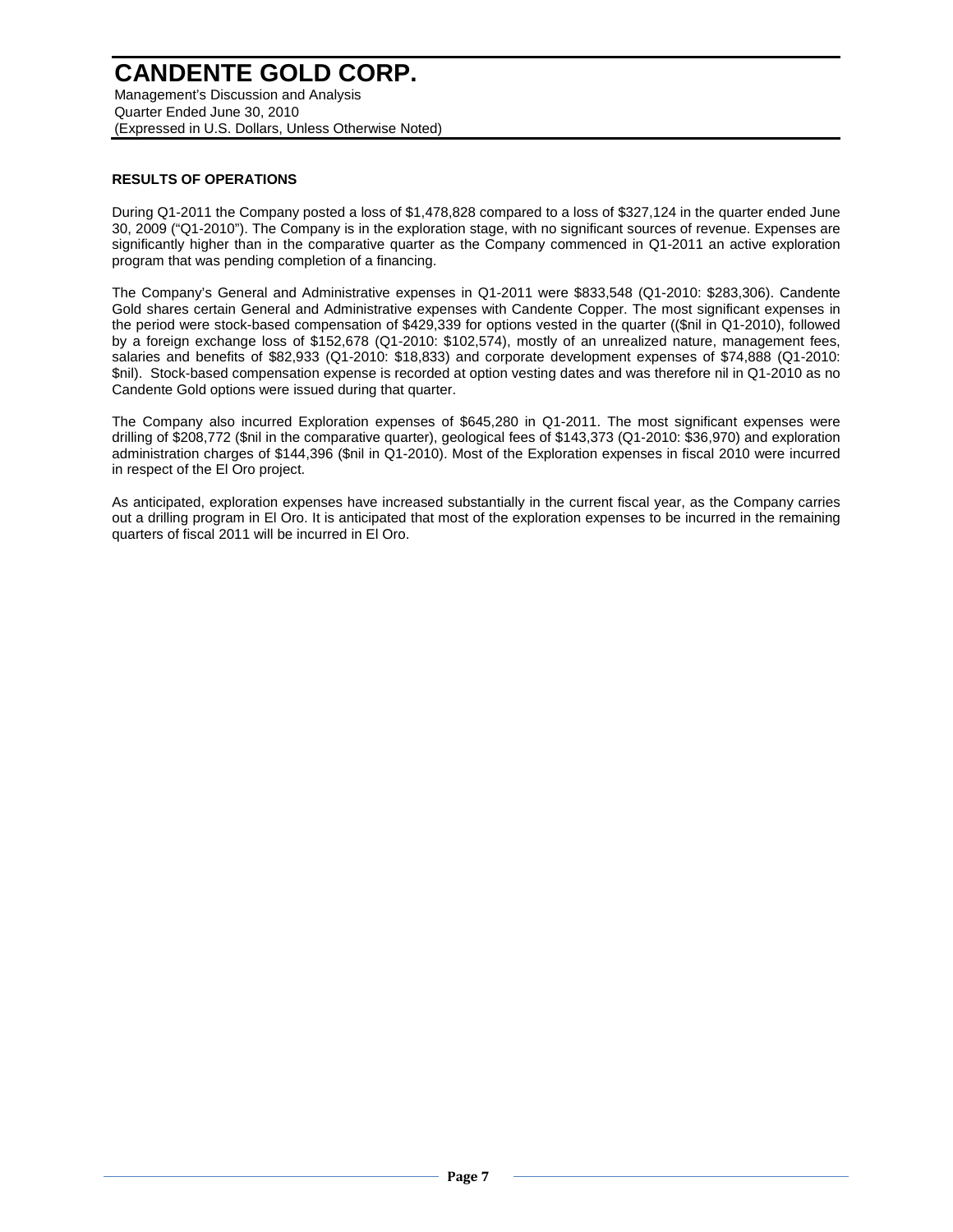Management's Discussion and Analysis Quarter Ended June 30, 2010 (Expressed in U.S. Dollars, Unless Otherwise Noted)

A summary of exploration costs incurred by the Company from inception to date is presented below:

|                                                                 | Incurred to<br>March 31,<br>2010<br>$($ \$) | Incurred in<br>QE June 30,<br>2010<br>$($ \$) | <b>Cumulative</b><br>costs to date<br>$($ \$) |
|-----------------------------------------------------------------|---------------------------------------------|-----------------------------------------------|-----------------------------------------------|
| <b>EL ORO</b>                                                   |                                             |                                               |                                               |
| Depreciation                                                    | 4,655                                       | 1,800                                         | 6,455                                         |
| Assays                                                          |                                             | 7,601                                         | 7,601                                         |
| <b>Exploration administration</b>                               | 21,340                                      | 136,691                                       | 158,031                                       |
| Camp, field supplies & travel                                   | 41,055                                      | 84,892                                        | 125,497                                       |
| Drilling                                                        | 9,582                                       | 208,772                                       | 218,354                                       |
| Equipment maintenance & rental                                  | 6,938                                       | 960                                           | 7,898                                         |
| Geological & geophysical                                        | 274,505                                     | 132,990                                       | 407,495                                       |
| Geographical information systems                                | 2,882                                       | 26,356                                        | 29,238                                        |
|                                                                 | 360,957                                     | 600,062                                       | 961,019                                       |
| LUNAHUANA                                                       |                                             |                                               |                                               |
| Exploration administration                                      | 8,530                                       | 1,073                                         | 9,603                                         |
| Camp, field supplies & travel                                   | 432                                         |                                               | 432                                           |
| Equipment maintenance & rental                                  | 499                                         |                                               | 499                                           |
| Field support & personnel                                       | 2,935                                       | 3,480                                         | 6,415                                         |
| Geological & geophysical                                        | 842                                         | 2,521                                         | 3,363                                         |
|                                                                 | 13,238                                      | 7,074                                         | 20,312                                        |
| <b>ORO QUEROPALCA</b>                                           |                                             |                                               |                                               |
| <b>Exploration administration</b>                               | 2,618                                       | 545                                           | 3,163                                         |
| Field support & personnel                                       | 1,175                                       | 1,767                                         | 2,942                                         |
| Geological & geophysical                                        | 84                                          | 537                                           | 621                                           |
|                                                                 | 3,877                                       | 2,849                                         | 6,726                                         |
| <b>ALTO DORADO/TORIL</b>                                        |                                             |                                               |                                               |
| <b>Exploration administration</b>                               | 3,891                                       | 2,121                                         | 6,012                                         |
| Camp, field supplies & travel                                   | 174                                         | 353                                           | 527                                           |
| Equipment maintenance & rental                                  | 829                                         | 865                                           | 1,694                                         |
| Field support & personnel                                       | 746                                         | 5,662                                         | 6,408                                         |
| Geological & geophysical                                        | 253                                         | 537                                           | 790                                           |
|                                                                 | 5,893                                       | 9,538                                         | 15,431                                        |
| <b>FREDITO</b>                                                  |                                             |                                               |                                               |
| Exploration administration                                      | 3,687                                       | 988                                           | 4,675                                         |
| Camp, field supplies & travel                                   |                                             | 216                                           | 216                                           |
| Equipment maintenance & rental                                  |                                             | 360                                           | 360                                           |
| Field support & personnel                                       | 1,656                                       | 2,628                                         | 4,284                                         |
| Geological & geophysical                                        | 789                                         | 537                                           | 1,326                                         |
|                                                                 | 6,132                                       | 4,729                                         | 10,861                                        |
| <b>LAS BRUJAS</b>                                               |                                             |                                               |                                               |
| <b>Exploration administration</b>                               | 2,618                                       | 565                                           | 3,183                                         |
| Field support & personnel                                       |                                             | 1,831                                         | 1,831                                         |
| Geological & geophysical                                        | 1,175                                       | 537                                           | 1,712                                         |
|                                                                 | 3.793                                       | 2.933                                         | 6,726                                         |
| <b>PAMEL</b>                                                    |                                             |                                               |                                               |
| <b>Exploration administration</b>                               | 331                                         | 461                                           | 792                                           |
|                                                                 | 44                                          |                                               | 44                                            |
| Camp, field supplies & travel<br>Equipment maintenance & rental | 52                                          |                                               | 52                                            |
| Field support & personnel                                       | 52                                          | 1,495                                         | 1,547                                         |
|                                                                 | 479                                         | 1,956                                         |                                               |
|                                                                 |                                             |                                               | 2,435                                         |
| <b>TRES MARIAS</b>                                              |                                             |                                               |                                               |
| Exploration administration                                      | 2,980                                       | 1,083                                         | 4,063                                         |
| Camp, field supplies & travel                                   | 146                                         | 487                                           | 633                                           |
| Equipment maintenance & rental                                  |                                             | 311                                           | 311                                           |
| Field support & personnel                                       | 1,192                                       | 2,714                                         | 3,906                                         |
| Geological & geophysical                                        | 1,548                                       | 537                                           | 2,085                                         |
|                                                                 | 5,866                                       | 5,132                                         | 10,998                                        |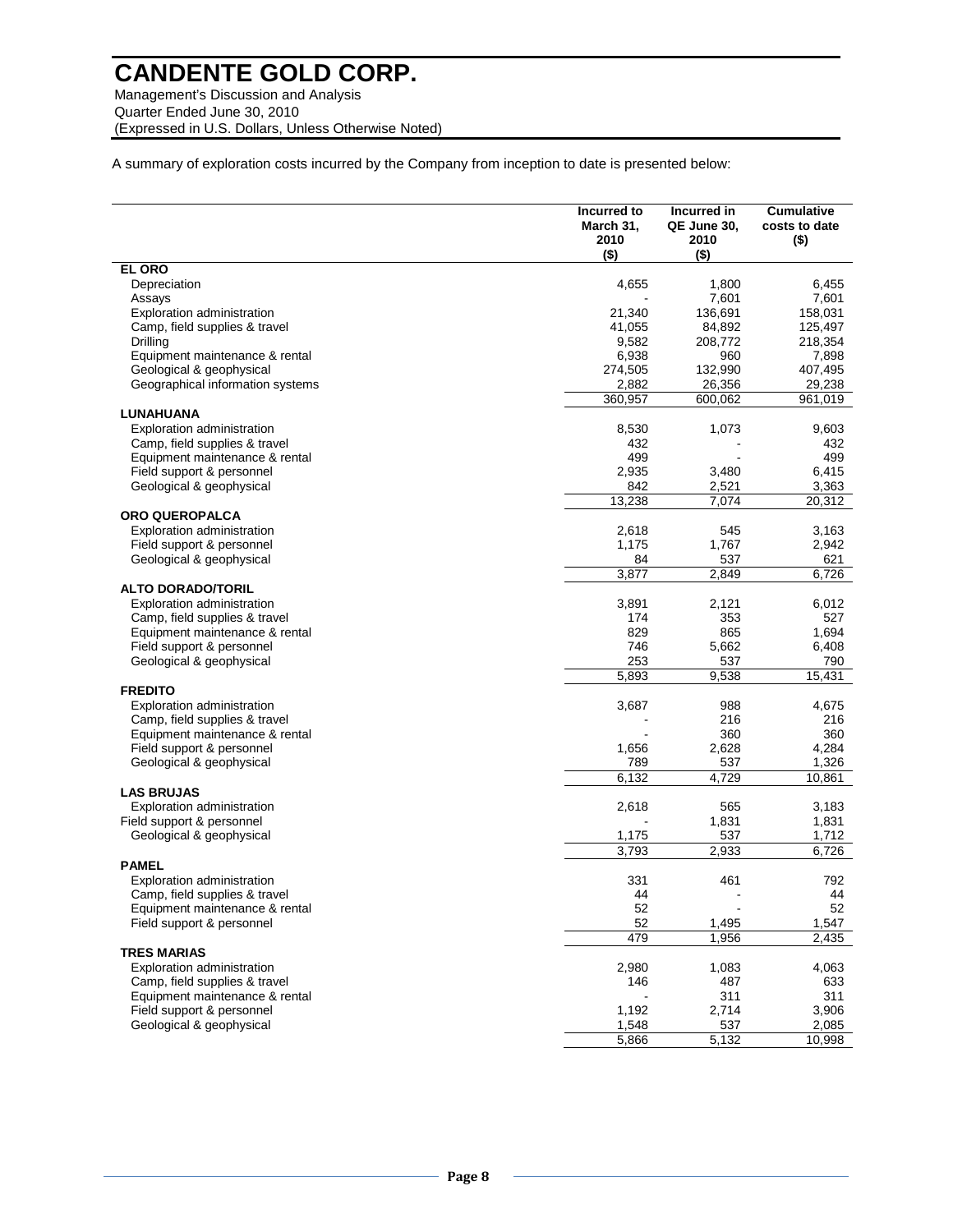Management's Discussion and Analysis Quarter Ended June 30, 2010 (Expressed in U.S. Dollars, Unless Otherwise Noted)

|                                  | Incurred to<br>March 31,<br>2010<br>$($ \$) | Incurred in<br>QE June 30,<br>2010<br>(\$) | <b>Cumulative</b><br>costs to date<br>$($ \$) |
|----------------------------------|---------------------------------------------|--------------------------------------------|-----------------------------------------------|
| <b>OTHER PROJECTS</b>            |                                             |                                            |                                               |
| Assays                           | 558                                         |                                            | 558                                           |
| Exploration administration       |                                             | 868                                        | 868                                           |
| Equipment maintenance & rental   |                                             | 2,828                                      | 2,828                                         |
| Camp, field supplies & travel    | 7.446                                       | 2,135                                      | 9,581                                         |
| Field support & personnel        | 191                                         | 5,176                                      | 5,367                                         |
| Geographical information systems | 3,848                                       |                                            | 3,848                                         |
|                                  | 12,043                                      | 11,007                                     | 23,050                                        |
|                                  | 412.278                                     | 645.280                                    | 1.0575.580                                    |

#### **SUMMARY OF QUARTERLY FINANCIAL RESULTS**

|                         | <b>QE June 30, 2010</b>       | <b>QE March 31, 2010</b> | QE Dec. 31, 2009 | QE Sept. 30, 2009 |
|-------------------------|-------------------------------|--------------------------|------------------|-------------------|
| Total revenue           | S<br>$\overline{\phantom{0}}$ | \$                       | S                |                   |
| Net loss                | (1,478,828)                   | (752,490)                | (170,070)        | (373,859)         |
| Basic<br>diluted<br>and |                               |                          |                  |                   |
| loss per share          | (0.03)                        | (0.06)                   | (0.02)           | (0.04)            |
|                         |                               |                          |                  |                   |
|                         | <b>QE June 30, 2009</b>       | QE March 31, 2009*       | QE Dec. 31, 2008 | QE Dec. 31, 2008  |
| Total revenue           | \$<br>۰                       | N/A<br>\$                | N/A<br>\$        | N/A<br>\$         |
| Net loss                | (327,124)                     | N/A                      | N/A              | N/A               |
| diluted<br>Basic<br>and |                               |                          |                  |                   |
| loss per share          | (0.03)                        | N/A                      | N/A              | N/A               |

\* The Company was incorporated on April 24, 2009 therefore there are no financial statements for quarters ending prior to that time

#### **LIQUIDITY AND CAPITAL RESOURCES**

At June 30, 2010 the Company had cash and cash equivalents of \$5,380,877 and working capital of \$4,511,185, compared to cash and cash equivalents of \$6,944,999 and working capital of \$5,876,835 at March 31, 2010.

The Company holds its cash in Guaranteed Investment Certificates ("GIC") issued by British Columbia Credit Unions. The GICs are insured on a no-limit basis by the Credit Union Deposit Insurance Corporation.

During the quarter ended December 31, 2009, the Company completed a private placement (the "Private Placement") for gross proceeds of \$8,508,378 (Cdn\$9,028,130) from the sale of units ("Units") consisting of one Company common share and one half warrant ("Warrants). Pursuant to the Private Placement, the Company issued a total of 22,570,327 common shares and certificates representing 11,285,162 Warrants. Each full Warrant is exercisable at a price of Cdn\$0.60 per common share until January 4, 2012. The Warrants were valued by the Company at \$1,624,195. The Company also paid to agents assisting in the Private Placement a total of \$298,528 (Cdn\$313,186) in cash commissions and issued to the agents 735,345 warrants ("Agents' Warrants"). The cash commissions and Agents' Warrants equal 6.5% of the aggregate number of Units sold by the agents pursuant to the Private Placement. Each of the Agents' Warrants is exercisable for a period of 24 months to purchase one additional common share of the Company at a price of Cdn\$0.60 per share. The Agents' Warrants issued as finders' fees were valued by the Company at \$105,834.

The Company is using existing cash to fund acquisitions, exploration activities and general and administrative expenses. Given that it currently does not have a source of revenue, the Company's ability to continue as a going concern remains contingent on its ability to obtain additional financing in future periods.

The Company shares with Candente Copper some of its general and administrative overhead.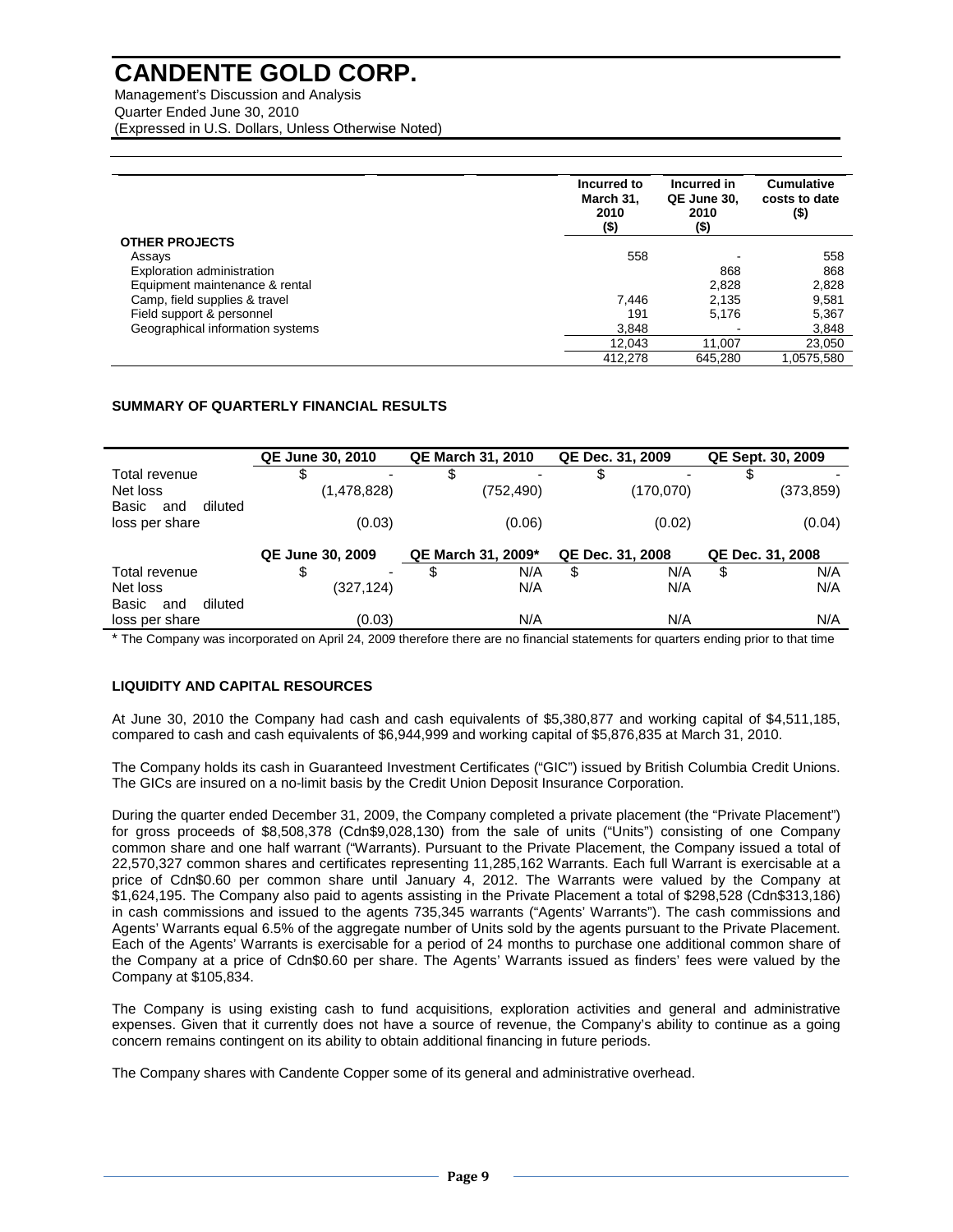Management's Discussion and Analysis Quarter Ended June 30, 2010 (Expressed in U.S. Dollars, Unless Otherwise Noted)

As of June 30, 2010 the Company had accounts payable and accrued liabilities of \$448,025, of which \$145,121 is an account payable to Candente Copper in connection with cost-sharing of certain administrative expenses for the period April to June 2010.

The Company also has outstanding a promissory note of \$1,275,510 (Cdn\$1,300,000) to Canaco which is payable on demand. A payment of \$333,524 (Cdn\$350,000) on the note was made by the Company in Q1-2011; the balance of Cdn\$950,000 is due to be paid on or before April 30, 2011.

#### Operating Activities

Cash used in operations during Q1-2011, including the changes in non-cash working capital items, was \$912,107 (Q1-2010: cash generated from operations of \$5,167).

#### Financing Activities

During the quarter ended June 30, 2010, a total of 10,000 warrants were exercised for proceeds of \$5,796, and the Company made a cash payment of \$335,524 towards a promissory note issued in connection with the acquisition of El Oro in 2009.

No financing cash flows were received or paid in Q1-2010.

#### Investing Activities

In Q1-2011, the Company made annual cash payments of \$287,279 to maintain the good standing of its mineral properties in Peru and purchased plant and equipment of \$35,497, including various geological information systems licenses. The Company also paid VAT tax credits in Peru of \$1,511. VAT tax credits in Peru may only be recovered as credits against VAT payable from future sales generated by the Company.

In Q1-2010, the Company received cash of \$22,247 in connection with the transfer of El Oro.

#### **TRANSACTIONS WITH RELATED PARTIES**

During Q1-2011 a total of \$84,691 for geological consulting services rendered was paid or accrued to officers or directors or to private companies associated with directors and officers of the Company (Q1-2010: \$28,075). These amounts are included as a component of exploration costs.

During Q1-2011, a total of \$54,950 (Q1-2010: \$19,149) was paid as salaries and bonuses to various officers of the Company and \$11,671 was paid or accrued to private companies associated with officers and directors of the Company for management services rendered (Q1-2010: \$nil). These amounts are included in general and administrative expenses.

Included in accounts receivable at June 30, 2010 is \$10,540 owed to the Company by certain officers for expense advances. Included in accounts payable and accrued liabilities at June 30, 2010 is \$45,701 owed by the Company to certain officers and directors of the Company for services rendered, reimbursement of expenses and directors' fees.

The above transactions have been recorded at the exchange amounts agreed to by the related parties. Amounts due to related parties are considered by the Company to be accounts payable and are unsecured and non-interest bearing.

At June 30, 2010, a director and officer of the Company served as a director and officer of Candente Copper and three of the Company's officers served as officers of Candente Copper (Note 4). During the period ended June 30, 2010, the Company and Candente Copper shared certain office and administrative expenses and Candente Copper made certain payments on behalf of the Company. As of June 30, 2010, a total of \$145,121 was due from the Company to Candente Copper for reimbursement of shared general and administrative expenses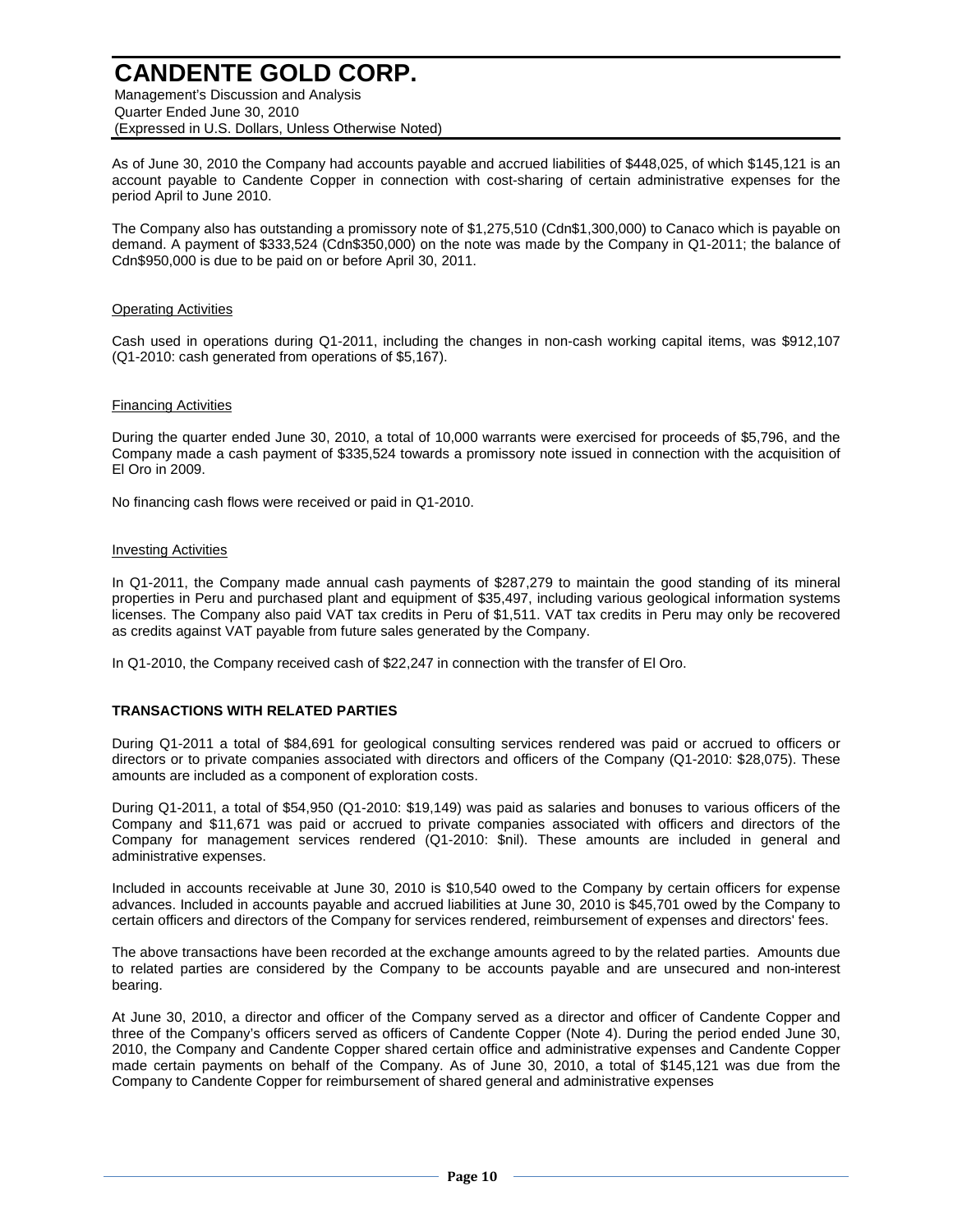Management's Discussion and Analysis Quarter Ended June 30, 2010 (Expressed in U.S. Dollars, Unless Otherwise Noted)

#### **CRITICAL ACCOUNTING ESTIMATES**

There were no changes to the nature or the Company's critical accounting estimates during Q1-2011. The preparation of the Company's financial statements in conformity with generally accepted accounting principles in Canada requires management to make judgments with respect to certain estimates and assumptions. These estimates and assumptions, based on management's best judgment, affect the reported amounts of certain assets and liabilities, including disclosure of contingent liabilities. On an ongoing basis, management re-evaluates its estimates and assumptions. Actual amounts, however, could differ significantly from those based on such estimates and assumptions.

Significant areas critical in understanding the judgments that are involved in the preparation of the Financial Statements and the uncertainties inherent within them include the determination of impairment of long-lived assets, assets retirement obligations and stock-based compensation.

#### **Impairment of Long-Lived Assets**

CICA Handbook Section 3063: "Impairment of Long-Lived Assets" ("Section 3063") established standards for the recognition, measurement and disclosure of impairment of long-lived assets. Long-lived assets are impaired whenever events or changes in circumstances indicate that the related carrying amounts may not be recoverable in which case an impairment loss is recognized and charged to operations.

The Company's long-lived assets consist of equipment and mineral properties. Equipment is recorded at cost and amortized on a straight line basis at the following rates: 3 and 3.34 years (Mexico) for computer equipment; and 4 years for vehicles. Acquisition costs relating to mineral properties are capitalized at cost, less recoveries in the preproduction stage, until such time as these properties are put into commercial production, sold or abandoned. Upon commencement of production, capitalized mineral property acquisition costs will be charged to the results of operations over the estimated life of the mine in accordance with the units-of-production method.

At the end of each accounting period, the Company reviews the carrying value of its long-lived assets based on a number of factors. For capitalized mineral property costs, these factors include analysis of exploration results, permitting considerations and current economics. Should the Company determine that an impairment has occurred, the Company would write-down the recorded value of the long-lived asset to the results of operations.

#### **Stock-Based Compensation**

CICA Handbook Section 3870: Stock-Based Compensation and Other Stock-Based Payments ("Section 3870") established standards for the recognition, measurement and disclosure of stock-based compensation and other stock-based payments made in exchange for goods and services. Section 3870 requires a fair value-based method of accounting for stock options granted to employees, including directors, and to non-employees.

The fair value of each option granted is estimated on the date of grant using the Black-Scholes option pricing model. This model requires the calculation of certain variables, including the volatility of the Company's stock price, requiring various estimates and assumptions be made by management. Actual results may be significantly different from those calculated using this model.

#### **ACCOUNTING PRONOUNCEMENTS**

#### Business Combinations, Consolidated Financial Statements and Non-controlling interest

For interim and annual financial statements relating to its fiscal year commencing on or after January 1, 2011, the Company will be required to adopt new CICA Section 1582 "Business Combinations", Section 1601 "Consolidated Financial Statements" and Section 1602 "Non-Controlling Interests". Section 1582 replaces existing Section 1581 "Business Combinations", and Sections 1601 and 1602 together replace Section 1600 "Consolidated Financial Statements." The adoption of Sections 1582 and collectively, 1601 and 1602 provides the Canadian equivalent to IFRS 3 "Business Combinations" and International Accounting Standard IAS 27 "Consolidated and Separate Financial Statements" respectively. The impact of adopting these new standards has not yet been assessed and cannot reasonably be estimated at this time.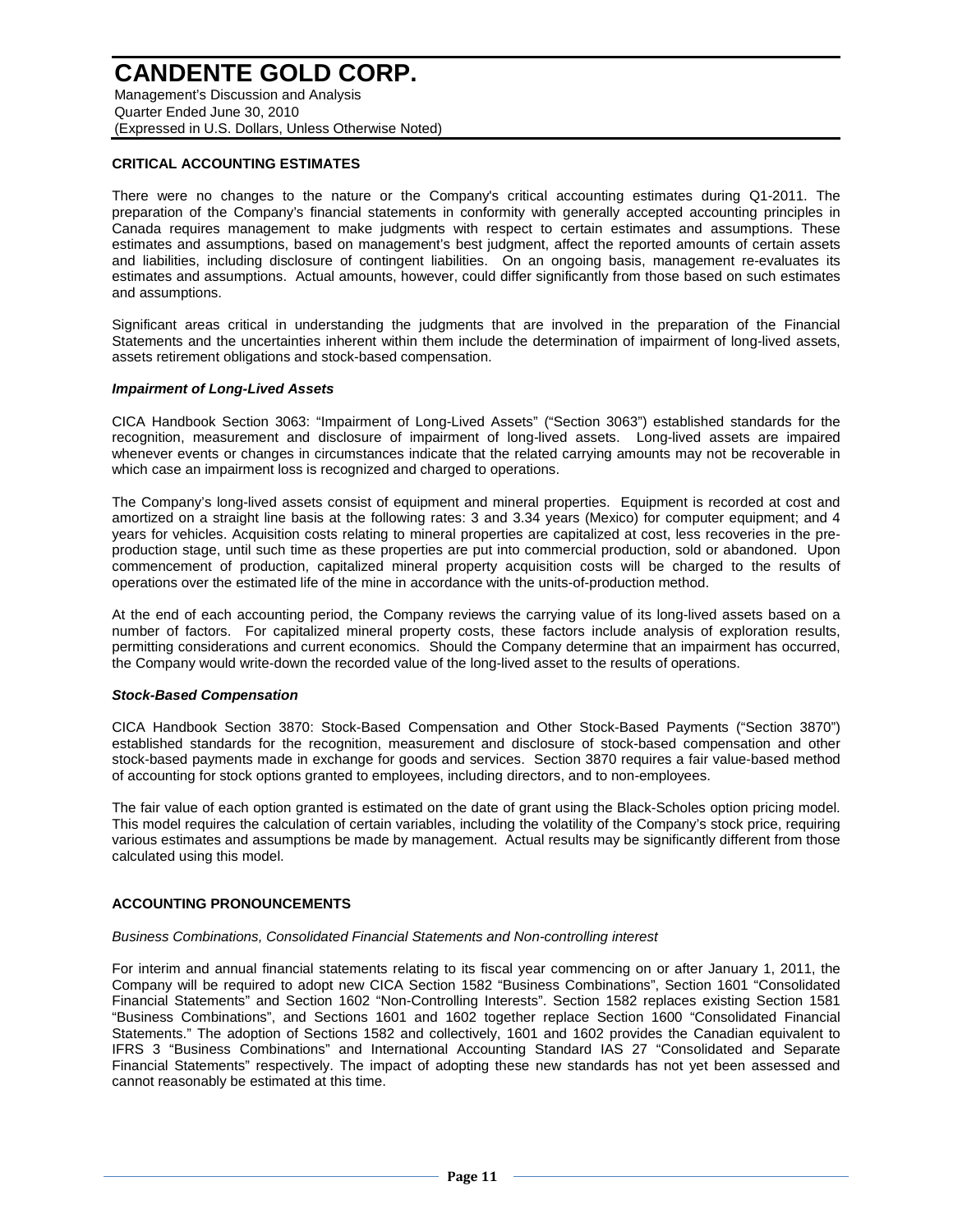### **CANDENTE GOLD CORP.** Management's Discussion and Analysis

Quarter Ended June 30, 2010 (Expressed in U.S. Dollars, Unless Otherwise Noted)

#### **INTERNATIONAL FINANCIAL REPORTING STANDARDS ("IFRS") IMPLEMENTATION PLAN**

In February 2008, the Accounting Standards Board ("AcSB") approved a strategic plan which requires public companies to converge with IFRS for fiscal periods beginning on or after January 1, 2011. The Company will therefore be required to have comparative financial information prepared under IFRS as of April 1, 2010.

The Company has initiated its IFRS convergence project and has set the following timing objectives: to be in a position to convert its March 31, 2010 Canadian GAAP Balance Sheet to IFRS in Q2-2011, to produce financial statements under Canadian GAAP and IFRS in fiscal 2011 in order for the Company to disclose to users of its financial statements the quantitative differences arising in 2011 under both frameworks, and to produce IFRS financial statements as of April 1, 2011.

In order to meet these objectives the Company's CFO has attended IFRS courses and in-house training sessions in 2009 and 2010. Peruvian and Mexican accountants are also familiar with IFRS.

The Company believes that the adoption of IFRS will not have a major effect on its overall operations except for the fact that the conversion effort may require additional resources (external) to assist with the documentation process and on an ongoing basis, disclosure requirements will increase substantially. The Company will be able to continue using its current information technology platforms in Canada, Mexico and Peru.

The Company has identified key areas affected by the conversion to IFRS: functional currency, impairment analysis, related party transactions and measurement of stock-based compensation.

The changes to functional currency are in respect to the fact that the functional currency of the parent company will be the Canadian dollar and not the U.S. dollar; subsidiaries in Mexico and Peru will need to determine and document their own functional currencies and the Company's presentation currency will continue to be the U.S. dollar. The translation of the financial statements of each company in the group to U.S. dollars under IFRS will be as follows: All assets and liabilities will be translated at closing rates (as opposed to the translation under Canadian GAAP where non-monetary assets and liabilities are translated at historical rates) and income and expenses will be translated at average rates (as they are under Canadian GAAP), with all resulting exchange differences recognized as a separate component of equity (as opposed to including translation gains or losses in income as occurs under Canadian GAAP). Equity will be translated at the Company's choice of historical or current rate (under Canadian GAAP, historical rates are used). The choice of policy for translation of equity items will need to be applied consistently and has not yet been determined by the Company. However, it should be noted that if the historical rate is chosen, resulting exchange differences will be recognized in a separate component of equity, so the policy choice has no impact on total equity.

Impairment requirements under IFRS are stronger than under Canadian GAAP. Annual impairment testing will be required in respect of the Company's mineral properties.

Under IFRS there are no special recognition or measurement requirements for related party transactions. Under Canadian GAAP, related party transactions are subject to special recognition or measurement requirements, as was the case with the transfer of properties from Candente Copper to Candente Gold (transferred at their carrying value). The transfer of properties will need to be re-measured under IFRS.

The Company has considered the potential effect of share based payments under IFRS and has concluded that there will be no material impact on its financial statements on adoption of IFRS, as these payments are normally restricted to stock options granted by the Company which all vest within the year granted. Under IFRS, the concept of "graded vesting" frontloads the stock based compensation expense for options granted such that the expense is higher in initial quarters and reduces as options vest, as opposed to "straight line vesting" under Canadian GAAP. However, the effect on annual results is the same under IFRS and Canadian GAAP provided options vest in full within the year granted. The calculation of the underlying fair value under both IFRS and Canadian GAAP is the same and the changes are only with respect to the timing of the allocation of the resulting cost as options vest.

#### **INTERNAL CONTROLS OVER FINANCIAL REPORTING ("ICFR")**

Management is responsible for designing, establishing and maintaining a system of ICFR to provide reasonable assurance that the financial information prepared by the Company for external purposes is reliable and has been recorded, processed and reported in an accurate and timely manner in accordance with generally accepted accounting principles.

The Chief Executive Officer and the Chief Financial Officer have evaluated the effectiveness of the Company's design and operating effectiveness of the Company's internal control over financial reporting as of June 30, 2010.